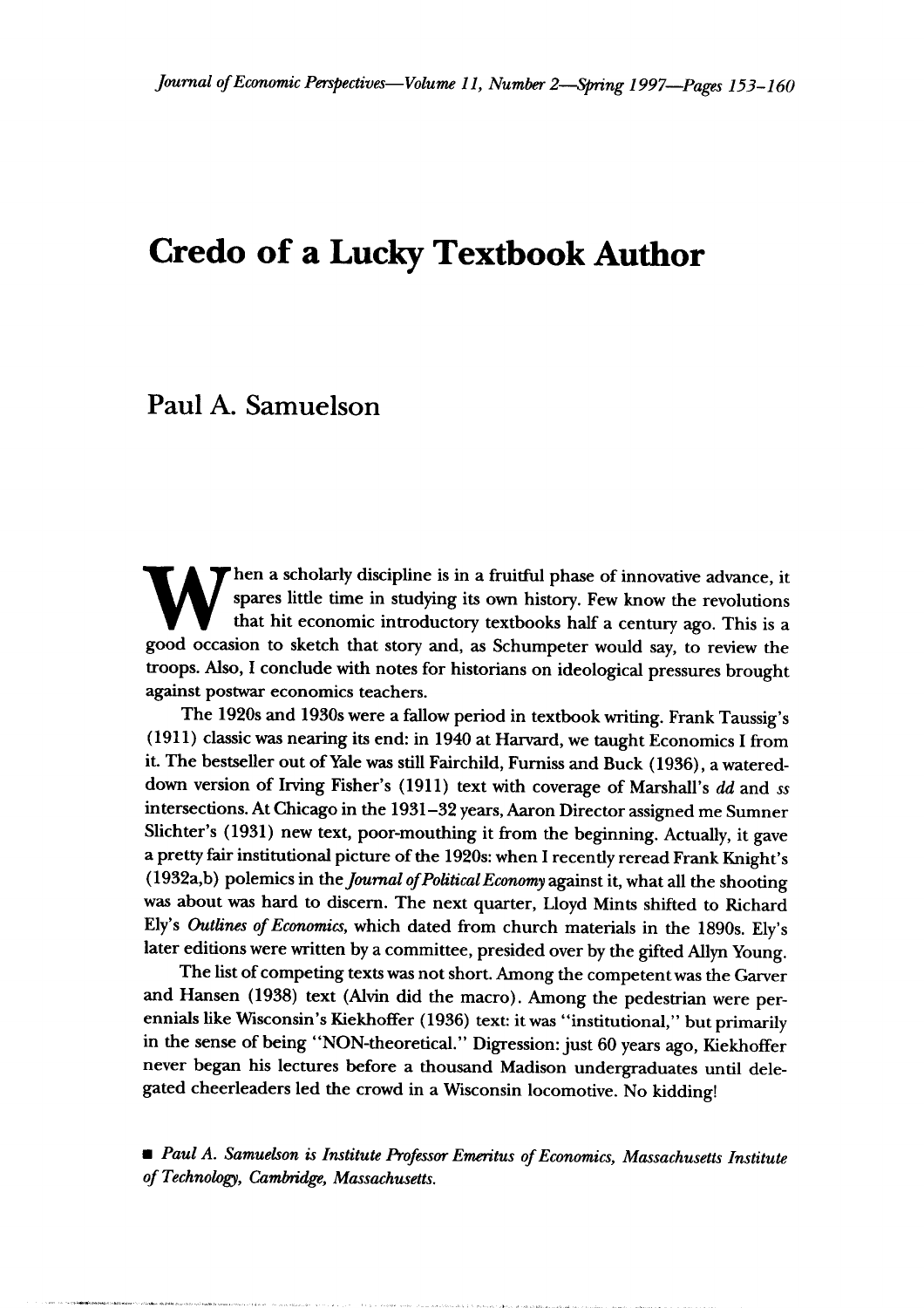Book content is what matters. So much less was taught then in economics as compared to today. When 5,000 banks failed and mortgage delinquencies were in the millions, the bestselling texts limned the certainties of Say's Law! Taussig was little better on that when Harvard gentlemen learned it from my knee. No wonder economics enrollments eroded just when real-world problems and actions were most dramatic.

### **An Offer I Couldn't Refuse**

How did all this relate to brash Paul Samuelson, whippersnapper go-getter in esoteric theory? I returned from the wartime Radiation Lab to rejoin the MIT economics department. My department head and pal, Ralph Freeman, entered my office and closed the door. This is what he said.

Eight hundred MIT juniors must take a full year of compulsory economics. They hate it. We've tried everything. They still hate it. We even did a departmental joint product. It was the worst editorial experience of my life. After our senior colleague turned in his chapter, I had to say, "Floyd, this is not a chapter on public finance. It's a chapter *against* public finance." Paul, will you go on half time for a semester or two? Write a text the students will like. If they like it, yours will be good economics. Leave out whatever you like. Be as short as you wish. Whatever you come up with, that will be a vast improvement on where we are.

Little did I know of the devil's blandishments. Why not give it a whirl? Here's a window of opportunity when all the books are 15 years out of date at least. Then, next summer I can put the finishing touches on *Foundations,* which has been awaiting publication since before Pearl Harbor. Truth defies fiction. Three years later, after night and summer slaving and following up on imcountable mimeograph handouts, the deed was done. The rest, as they say, is history.

#### **Skousen's Critique**

When you read the novels of Jane Austen, never do you leam that the Napoleonic wars were going on while her characters were angling for life-cycle security with amiable spouses. When I read Mark Skousen's account of how macroeconomics and public policy discussions evolved in the successive editions of Samuelson's *Economics,* I was left with something of the same feeling as Jane Austen's readers: missed in his Whiggish retrospective is all of the drama that went into the decisions to revise; and, what matters to an audience of economist teachers and researchers, scarce hints are given about the scientific developments and innovations impinging on me as the textbook writer and teacher. (Since Bill Nordhaus cannot be held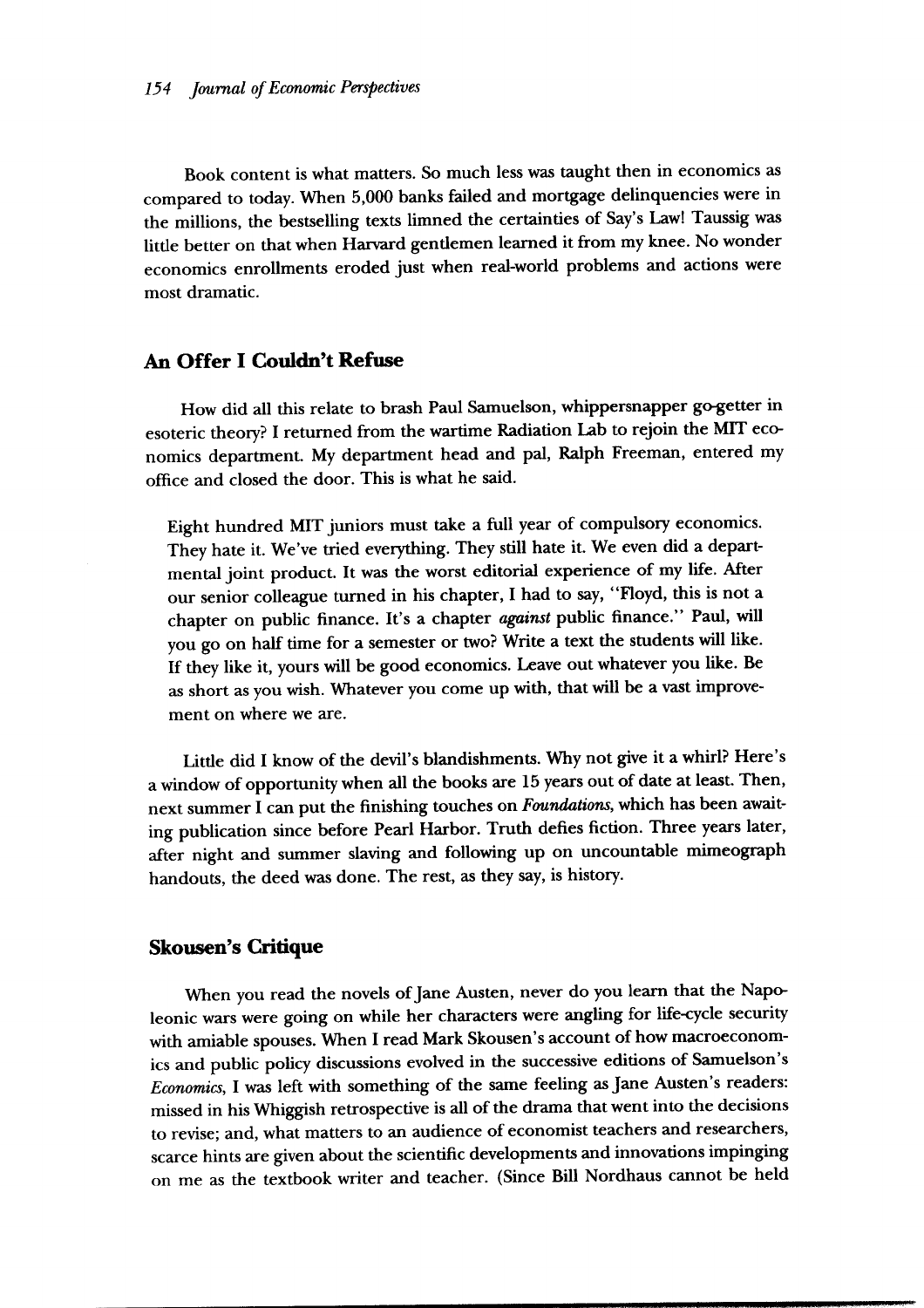liable for my imperfections, the present pages concentrate mosdy on those 11 Samuelson-only editions before the last decade. No distortion of the debate is thereby entailed.)

The bare facts are simple. My 1948 first edition's macro concentrated on the early *General Theory* paradigm in which the level of money and real aggregate income,  $Y$ , got determined by the interplay of saving and investing propensities:  $Y^*$ is the (diagrammatic) root where an ascending Saving schedule rises to intersect an Investment schedule. Fed interest rates were at that time frozen by President Truman's fiat; in consequence, there was no great need to go into Keynesian liquidity preference schedules, a la Hicks and Hansen; and postwar price levels had not yet the impetus (nor the freedom!) to soar. By the second edition, these things were changing outside the scholar's window, and his quill was busy sketching those changes. Already I lost some Keynesian partisans, a process that turned out to be "perseverant."

I am pleading no alibi nor extenuation. My present-day eyes do discern regrettable lags in sloughing off earlier skins. My kind of Keynesianism was never a religion. "What have you done for me lately?" was always the batde cry. Besides, the American Keynesians—Alvin Hansen, James Tobin in his 1939 Harvard undergraduate thesis that had already added *wealth* to income as a determinant of spending. Franco Modigliani during the war itself—all these were evolving beyond Model T Neanderthal Keynesianism. I raced along with the avant garde.

The recent biography of Abraham Lincoln by David Herbert Donald (1995) is such great history because its author endeavors at every stage to describe Abe's actions and decisions using only that knowledge which at each moment was available to *his protagonist.* When Milton Friedman wrote for the Treasury in 1943 about war finance or proposed a 1948 macro stabilization program, no latter-day commentator can validly indict him for not employing his own *later* Model T Monetarism model.

When you use paleontological fossils to oudine the history of species, use them all. Was the Samuelson elementary text lagging behind the plethora of emerging intermediate macroeconomic textbooks in the 1948-1985 era or a pioneering engine in evolutionary progress? I know the answer to that, but will Professor Skousen's readers?

Objecdvity is in the eye of the beholder. By my third edition, the "neoclassical synthesis" got set forth. To Joan Robinson, this was surrender to the enemy: one more Keynesian friend lost. To Mark Skousen, this, incredibly, boils down to "demand management." What actually was it? And why in later editions did those words get revised out? The "neoclassical synthesis" was no more and no less than a matterof-fact statement that there are alternative mixes of central bank money/credit configurations and fiscal expenditure/tax configurations that are compatible with full employment and price-level stability. By logical implication, arbitrary configurations of these—demand mismanagement?—can and will induce hyperinfladons and recessionary unemployments.

For two reasons I later dropped the "neoclassical synthesis" verbiage. First, it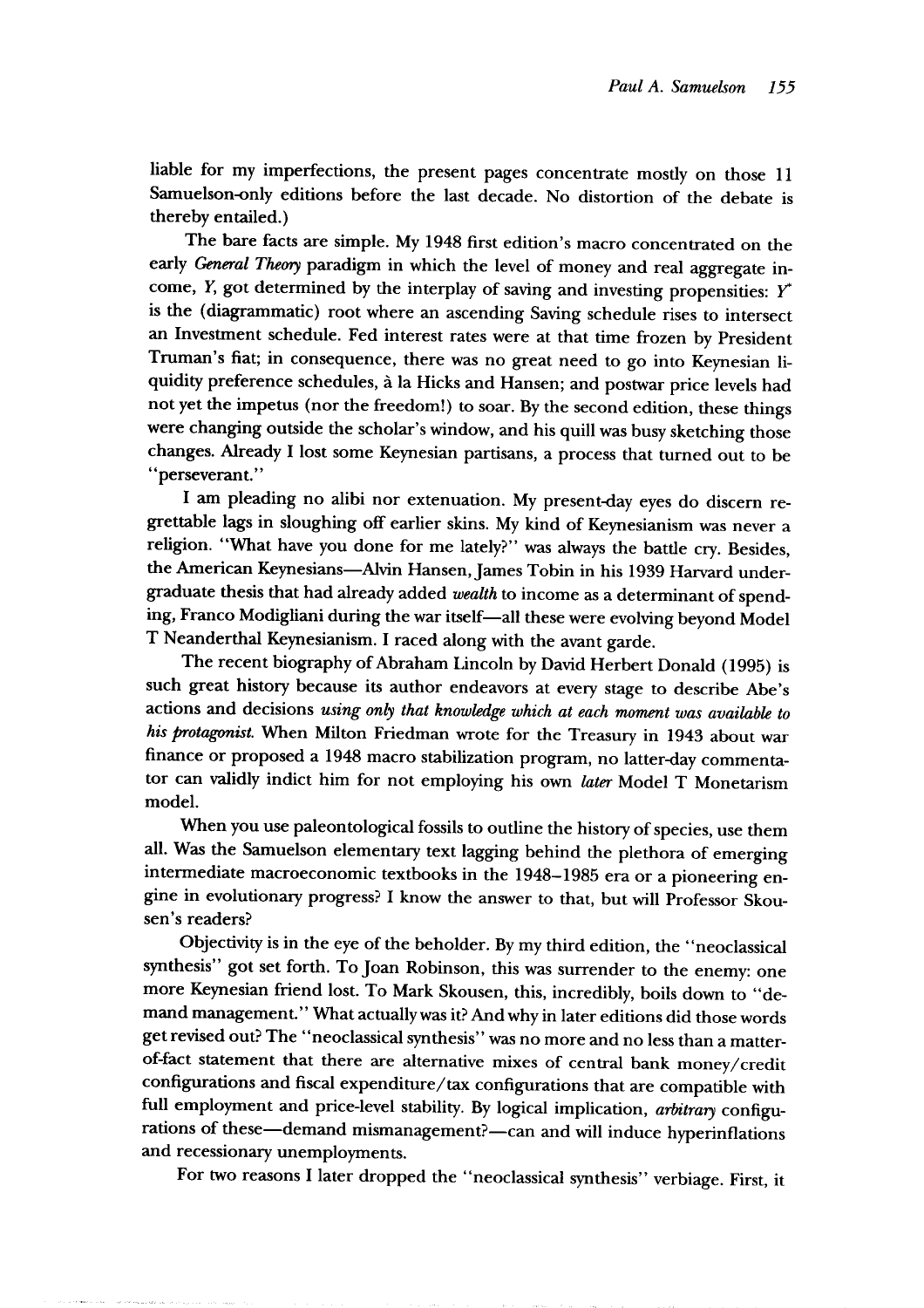smacked too much of complacency: perfection is at hand, economics is an exact science, blah, blah. Second, and more important, from early on I (along with Lord Beveridge and Alvin Hansen) was fearful of a *stagflation* problem in a mixedeconomy welfare state that strove hard for full employment while at the same time helping the unemployed in a humane way. In Camelot counsels, I was at first too pessimistic about stagflation ahead. Alas, by 1965 and for 15 years, my fears proved only too prescient. The post-1965 decline in Keynesianism's esteem was not a Kuhnian consequence of a better paradigm replacing it. Monetarism a la Friedman for a bare two years around 1970, at the St. Louis Fed and Citibank, positivistically then did only *almost as* well; after that, Cinderella's hour had struck. Rather, what lowered even the self-esteem of the Keynesians and macroeconomists generally was the onset of stagflation (supply-side shocks and all that), a scourge difficult to prescribe for by any of the competing macro paradigms and quite uncalled for in the logic of either monetarism or later-time's rational expectationism. The Skousen paragraphs should be reread in light of this.

Here, I do not enumerate the several places at which Skousen's critiques appear to me to be inexact and nonoptimal. Space is scarce. I do strongly protest, though, when I am called an *antisaving* Keynesian. (At Harvard's 350th birthday symposium before an overflow crowd of 2,000, Tobin, Benjamin Friedman, Martin Feldstein and I debated this topic. Holding up his end, Feldstein similarly complained that Harvard had mistaught him about the virtue of thrift.) I baldly proclaim my nonguilt. From 1950 on, in congressional testimony and writings, both Tobin and I were nagging Democratic leaders and urchins in the street toward a high-employment mix, weighted toward capital formation and away from current con*sumption:* see Samuelson (1965; see the congressional testimony in chapter 100; see also chapters 98, 99 and 105) and Tobin (1955,1959,1960 and 1983, especially pp. 197-200). To this day, we still nag. In my case it was precisely the tools of the "neoclassical synthesis" (used in the 1955 edition assigned to EclO Harvard students) that were employed to deduce how austere budget surpluses cum expansionary Fed mode could augment a low-saving nation's productivity growth rate without occasioning structural unemployment. We were heroes before our time and long before the infelicities of Laffer-Remp-Reagan!

Competent scholars in macroeconomics will understand the neoclassical deductive reasonings and the economic-historical facts that can bring back into relevance the paradox of thrift that my critic scorns. Yes, when the Bank of Japan's 1996 short-term interest rate is half of 1 percent, there is less new punch from openmarket purchases than when nominal interest rates average 10 percent. Yes, Virginia, there can be in such times shades of liquidity traps and a genuine paradox of thrift. Maybe future college sophomores will learn this the hard way—perhaps after a populist majority has temporarily put a balanced-budget amendment into the Constitution and when real-and-nominal exogenous forces cause securities markets to clear at low interest rates like those prevailing back in the late 1930s. The Bible tells us: there is a time to remember and a time to forget. Alas, the Good Book does not reveal when those times occur in connection with delicate syndromes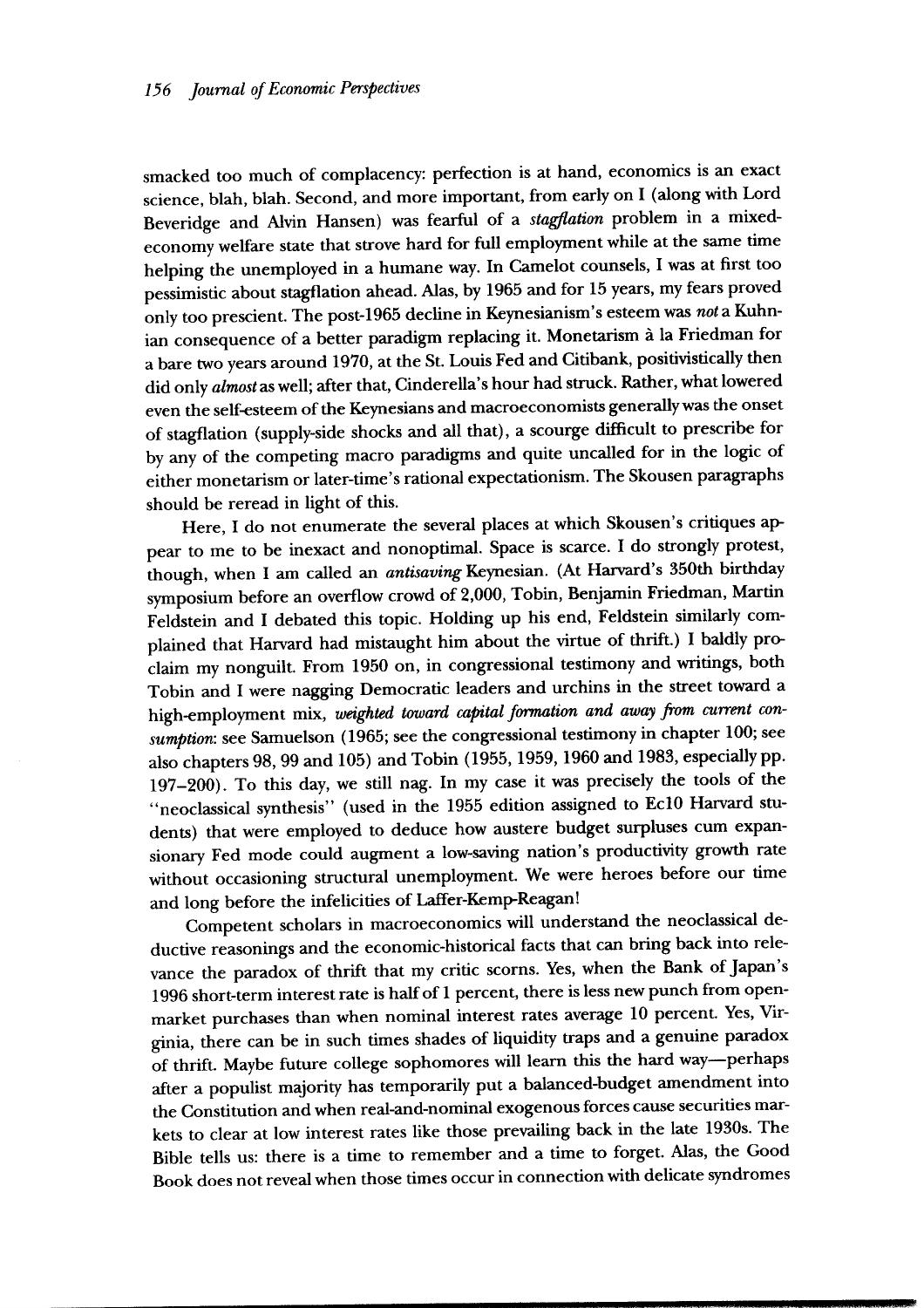like the heretical paradox of thrift. Slogans and excommunications do not a good economics make.

Mark Skousen is more of a libertarian than I am. That is obvious. He was bom with a more devout belief in Say's Law than I was. That is obvious. Much could be usefully added on our many differences, but it will be a better use of my page ration to conclude with some account about past ideological pressures on teachers and textbooks, from the right and left. It is a story not well known, but fraught with historical significance.

## **Tale of Two Texts**

As indicated, in the mid-1940s I suspected that it was a time of singular opportunity. The colleges were crowded with returning veterans. For those who had lived through the 1929-1935 Great Depression, die best of the existing texts were almost comical in their *macroeconomics.* That word had not yet been invented. When Edwin Nourse, the first chairman of the Council of Economic Advisers, asked Alvin Hansen who invented the newfangled word *macroeconomics,* Hansen wrote back: "I don't know. Probably Samuelson." I have much to declare before St. Peter, but I was pretty sure that Frisch or Tinbergen was the culprit. *Macroeconomics* was not in the index of my *Economics* first edition. Subsequent research suggests, however, that Erik Lindahl (1939) first used the word in Swedish and English print.

I did cash in on bringing simple Keynes to the elementary classroom. But in doing that, I was packaging some of my own hooch, since it was me who had invented (at Harvard and MIT) the  $45^{\circ}$  I + C + G diagrams that became a staple on postwar blackboards. But of course they were already lurking there in the mathematics and the words of the Keynes-Kahn muldplier paradigm. What I did not anticipate was how strong this new virus would be and how durable would be the market prominence of my evolving brainchild.

One guy's luck may be augmented by another's bad luck. The tale I shall tell has its primary interest as an important chapter in the attempts by noneconomists to censor what is taught in the university. Censors seek suppression both from the right and from the left.

The 1948 Samuelson text was not the first to add a Keynesian analysis to the received versions of  $MV = PQ$ . The late Lorie Tarshis was a Canadian who taught at Tufts University in the latter 1930s. Tarshis had been a Cambridge student from Toronto in John Maynard Keynes' lectures during the formative years of the 1936 *General Theory.* He began before World War II to write an elementary text; on returning from the war, he finished *The Elements of Economics* at Stanford, and Houghton-Mifflin published it a full year before 1948. Lorie was a neighbor and good personal friend, but I first heard of his book when as a 1947 MIT teacher I was given a promotional copy. It was a good book; a very good book. Maybe in 1945 I would have stuck to my mathematical-economics knitting if the Tarshis text had then been available.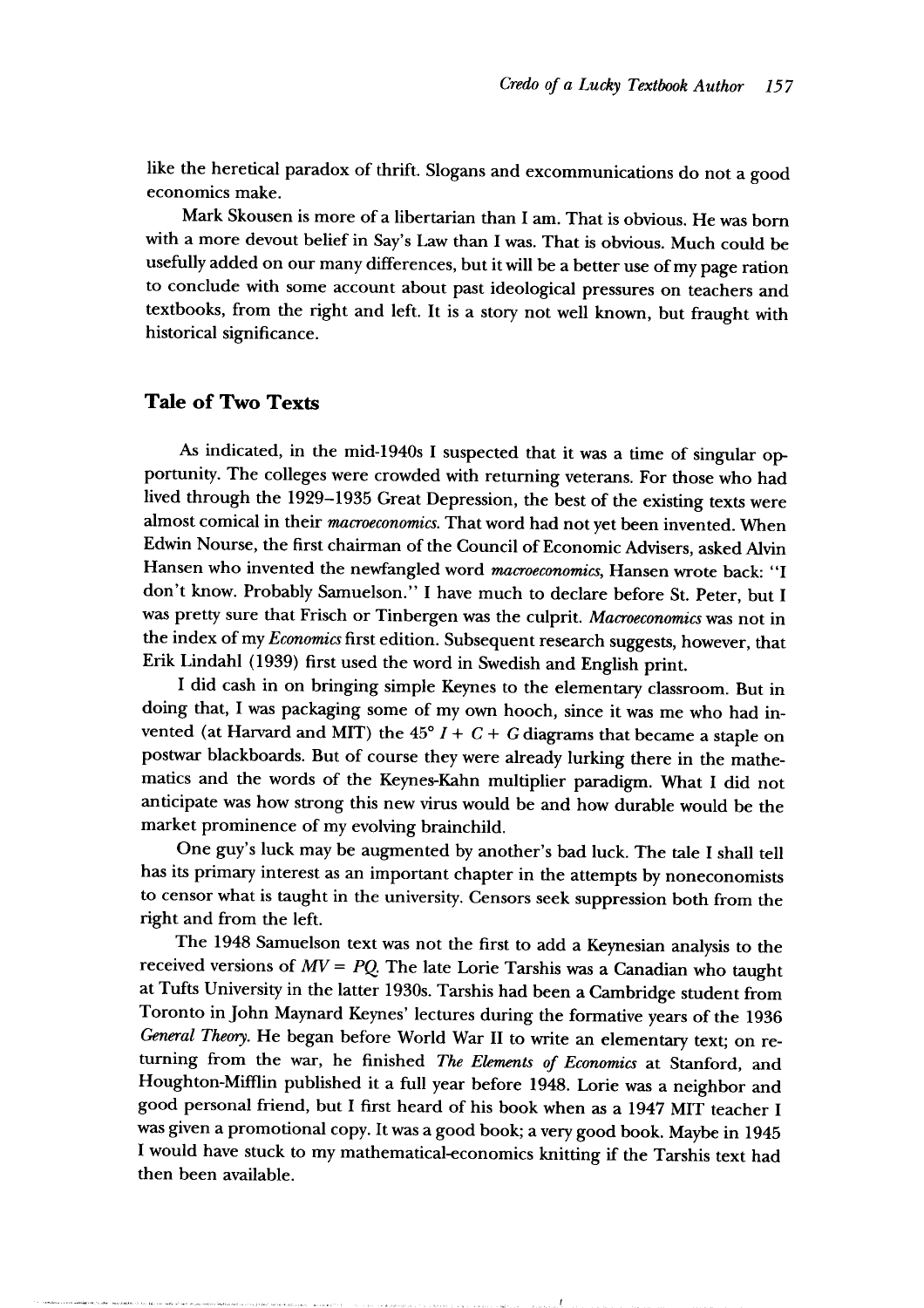For one year the Tarshis opus had a good sale. Under normal circumstances, my book would have inevitably become a competitor. But of course, the beginners' market is gigantic in scope, big enough for several worthy competitors: once good textbooks became available, the economics courses at most universities shot toward or to the very top in enrollment. What almost killed the Tarshis book in its tracks were vicious political and personal attacks on him as a "Keynesian-Marxist." (Earlier, Herbert Hoover popularized that one-word combination.) I knew well the diversities of ideologies in 1930-1950 America, but never could I understand the variety and virulence of the attackers on Tarshis from the right. Tarshis was not notorious as a leftist; before then and until his death in 1994 at a ripe, ripe age, Lorie Tarshis was a low-keyed teacher and researcher. Independentiy of John Dunlop, Tarshis did important empirical work criticizing (!) Keynes' treatment in the *General Theory* of a necessarily declining wage rate when the total of employment rose. His later textbook on international trade was also an excellent middle-of-dieroad contribution to that subject.

The attackers, I recall, included names then considered extremely on the right: a Colonel Namm, who owned a Brooklyn department store; also someone named ZoU, from a small fascist-leaning group on the right. There was, too, a Philip Cortney, who headed the Cody cosmetic company and lectured at Harvard that Sumner Slichter (who was actually the academic most beloved by business-group audiences) was "the most dangerous man in America. Worse than an avowed Keynesian is this closet-Keynesian poisoning America's policy formation." Running with that pack was Rose Wilder Lane. All of us have had read to us Laura Ingalls Wilder's *The Little House in the Prairie* (. . *.in the Forest, .* . *.in the. .* .) or we have read them to our own children. Rose Wilder Lane, littie Rose grown up, became the author of *Let the Hurricane Roar* (1933), an epic about Norwegian immigrants freezing in the Dakotas. Somewhere along the line the no-longer-young Rose became possessed of economic truth and proclaimed that it was not to be found in the dangerous Tarshis canon.

I know of these details only because, later, having tasted blood in trying to root the Tarshis text out of colleges everywhere, some *oithe* same people turned toward my effort. God and Man at Yale by the young Bill Buckley (1951) quoted from some of them; and others of his critiques I could recognize (from the coincidental inexactitudes of the quoted words) were taken from the writings of these earlier critics. The joke is that Buckley's Yale was notorious in those days for its conservative old guard economists (Fred Fairchild, Hudson Hastings, Ray Westerfield, O. Glenn Saxon). I cannot judge Yale's religious orthodoxies and heresies, but its economics at that time was devoutiy orthodox.

All this may now seem bizarre and comical, but it was not a joke to earnest professors at scores of colleges who came under attack by regents and alumni visiting committees who had been alerted to the heresies being imposed on innocent college youth. Person-years were imposed on earnest professors who had to defend the objectivity of their assigned curricula. Fortunately for me, I had considered it good business to articulate carefully just when and why an unorthodox paradigm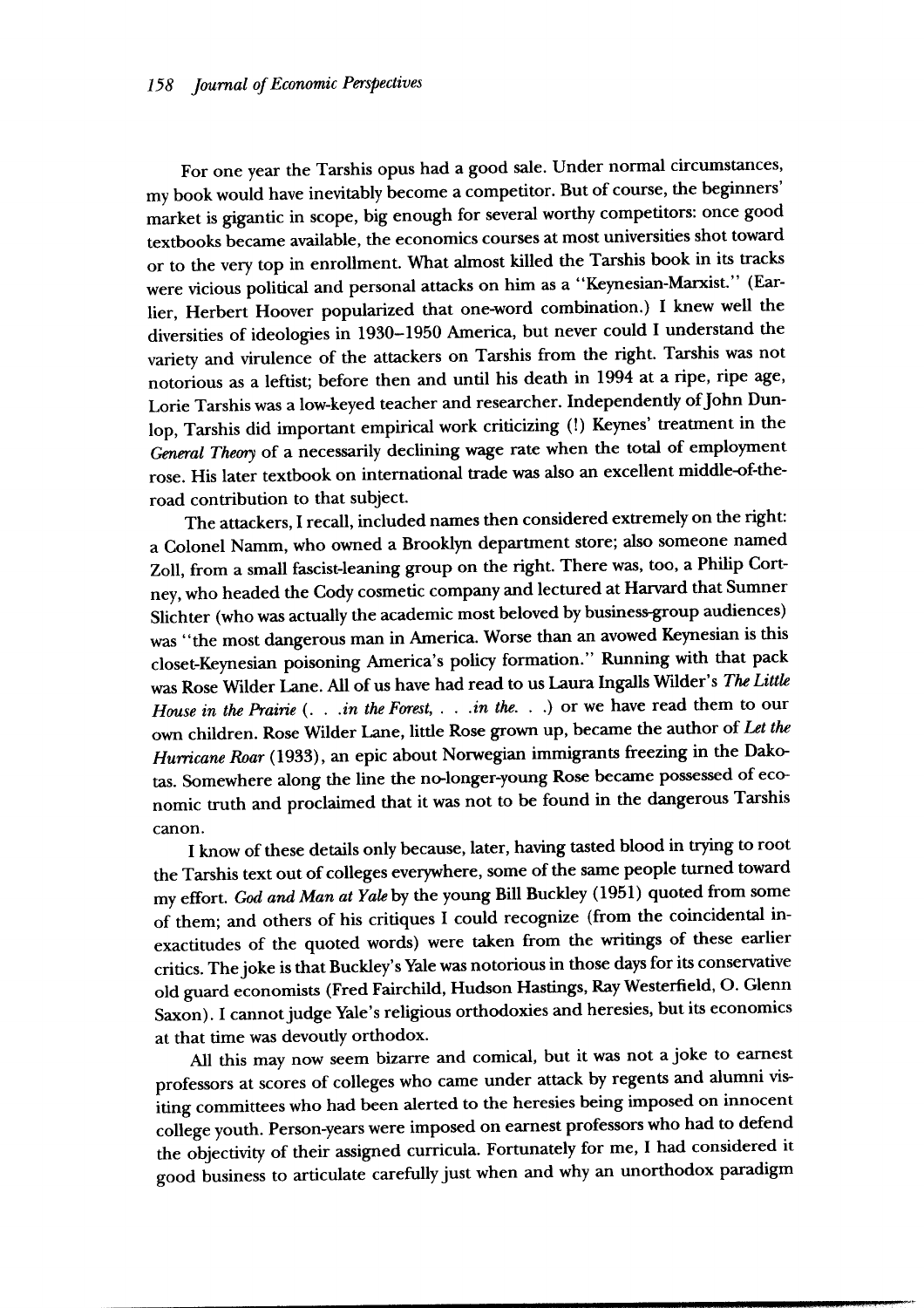might make sense under certain conditions, whereas at other times orthodox paradigms would commend themselves. Interested in maximizing not *PQ* book revenues but rather Q influence, I could only gain from being eclectic and centrist. Critics from both right and left began to complain that I wrote carefully (as if a lawyer were at my elbow). Actually, such critics did me a favor. Where one person stays unconvinced, so will another. Eclectically qualifying principles makes for better principles, rather than for wishy-washy banalides, and it makes for better scholarship.

Prior to publication, my preliminary classroom versions came under intense attack firom several MIT businessmen alumni and board members. One spotted a list of 100 heresies. When I took pains to explicate their exposidons, he reacted with frustration: "The whole tone is wrong. You do not inculcate sound economics. That is your trouble. To protect your own reputation, a good man like Professor Fairchild of Yale must vet your text to cleanse out its heresies." That command exceeded my tolerance and amiability. President Karl Compton of MIT intervened with a letter in which he proclaimed that any time one of his professors became censorable by some outsider, he would hand in his own resignation from office. (Later, when my book was accorded bestseller status, this particular businessman cridc even developed some grudging admiration for it. Money talks. Lorie Tarshis was never so lucky with any of his opponents.)

All this, mind you, was just *prior* to the Joseph McCarthy era of witch-hunting in government, academia and the clergy. During that period and still afterwards, there was often a full-court press by various conservative groups to emphasize sound principles in high school and corporate in-house courses in economics. When the AEA cosponsored with numerous foundations a TV Continental Classroom course in economics, much time and energy was expended to ensure a balanced curriculum. (This "ethical cleansing" did not speed up creative innovations in the direction of "monetarism" or later "radonal expectationism.")

By the time of the 1960s and 1970s, the shoe began to pinch on the other foot. Student unrest at the time of the Vietnam War led to bitter attacks on mainstream economics. To the New Left, Samuelson became the personification of what was bad about the running jackals of capitalism. Out of Denmark, in German and English, came a two-volume *Anti-Samuelson* (Linder and Sensat, 1977). Like the miniskirt, the radical faction gradually subsided; but when I lectured in 1973 at Australian universities, I discovered that students were disappointed that I wore neither a top silk hat nor spats. It is hard to please everyone. See Assar Lindbeck's (1971) The Political Economy of the New Left: An Outsider's View for a valuable account of what turned out to be a nondurable movement.

I believe it is healthy for a discipline like economics to evolve in response to new developments and better understandings of historical reality. That is quite another thing from Stalinist or Chamber of Commerce coercion on the educational system. Funeral by funeral, economics does make progress. Darwinian impact of reality melts away even the prettiest of fanciful theories and the hottest of ideological frenzies. But there are fits and starts along the way.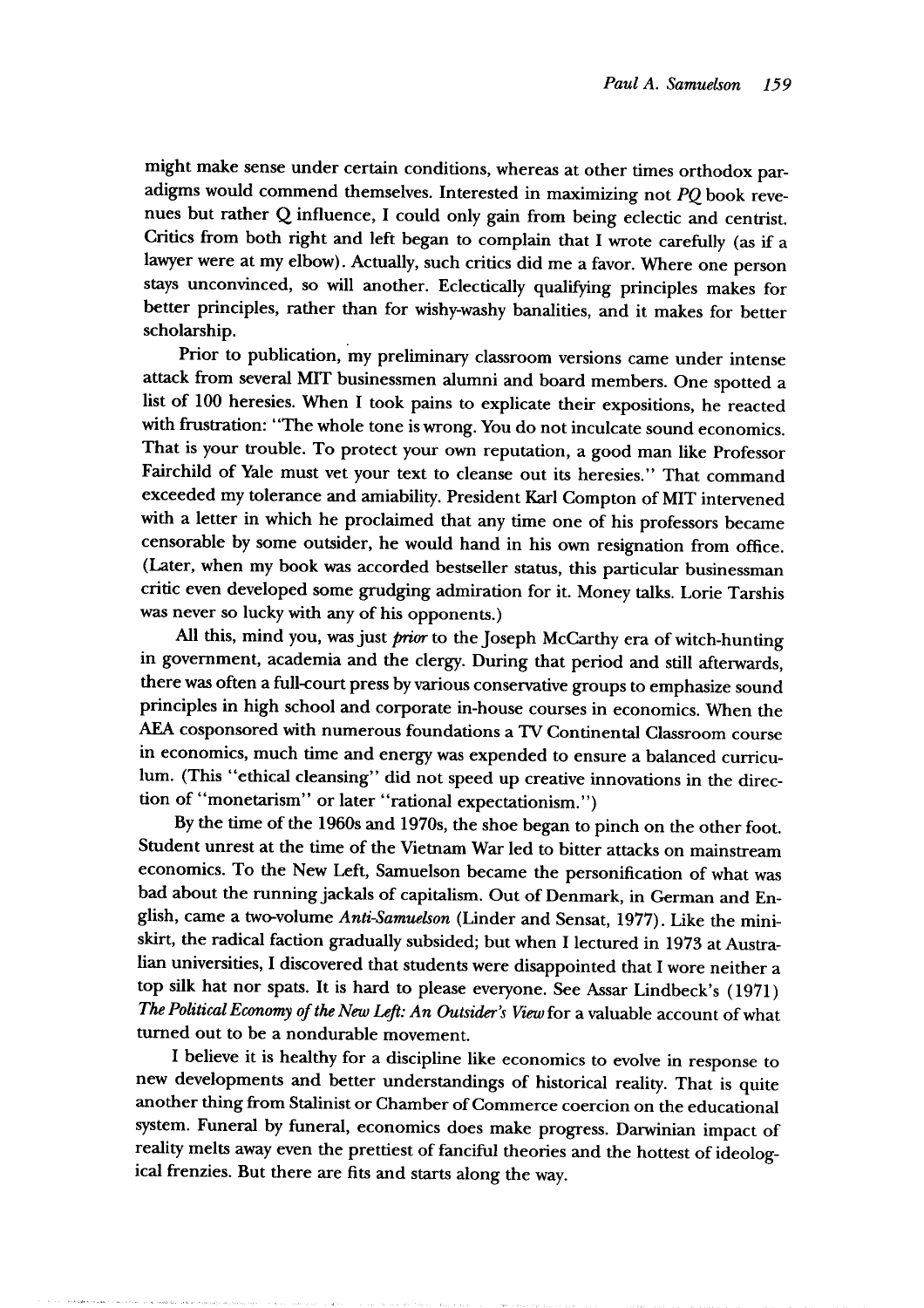#### **References**

Buckley, William F., Jr., God and Man at Yale. Chicago: Regnery, 1951.

Donald, David Herbert, Lincoln. New York: Simon and Schuster, 1995.

Ely, Richard T., Outlines of Economics. New York: Macmillan, 1893, 1908, 1918, 1926, 1931, 1938; after 1908 the revisions are by Thomas S. Adams, Max O. Lorenz and Allyn Young, and later by Ralph Hess.

Fairchild, Fred R., Edgar S. Furniss, and Norman S. Buck, Elementary Economics. Vols. 1 and 2, 3rd edition, New York: Macmillan, 1936.

Fisher, Irving, Elementary Principles of Economics. New York: Macmillan, 1911.

Friedman, Milton, "The Spendings Tax as a Wartime Fiscal Measure," American Economic Review, March 1943, 33, 50-62.

Friedman, Milton, "A Monetary and Fiscal Framework for Economic Stability," American Economic Review, June 1948, 38, 245-64.

Garver, F. B., and Alvin Hansen, Principles of Economics. Boston: Ginn, 1938.

Keynes, John Maynard, The General Theory of Employment, Interest and Money. London: Macmillan, 1936.

Kiekhoffer, William H., Economic Principles, Problems and Policies. New York and London: Appleton-Century, 1936, the successor to a 1921 version.

Knight, Frank, "The Newer Economics and the Control of Economic Activity," Journal of Political Economy, August 1932a, 40, 433-76.

Knight, Frank, "Comment on Mr. Slichter's Comment on the Issues," Journal of Political Economy, December 1932b, 40, 820-25.

Lane, Rose Wilder, Let the Hurricane Roar. London: Longmans Green & Co., 1933.

Lindahl, Erik R., Studies in the Theory of Money and Capital. London: Allen & Unwin, 1939.

Lindbeck, Assar, The Political Economy of the New Left: An Outsider's View. New York: Harper & Row, 1971.

Linder, Marc, with Julius Sensat, Anti-Samuelson. Vols. 1 and 2, New York: Urizen Books, 1977.

Samuelson Paul A., Foundations of Economic Analysis. 1947. Enlarged edition, Cambridge: Harvard University Press, 1983.

Samuelson, Paul A., Economics. New York: McGraw-Hill, 1948, 1952, 1955, 1958, 1961, 1964, 1967, 1970, 1973, 1980; with William D. Nordhaus, 12th, 13th, 14th, and 15th editions, 1985, 1989, 1992, 1995.

Samuelson, Paul A., The Collected Scientific Papers of Paul A. Samuelson. Vol. 2, Cambridge. Mass.: Massachusetts Institute of Technology Press, 1965 (see especially chapter 100, "The New Look in Tax and Fiscal Policy"; see also chapter 98, "Principles and Rules in Modern Fiscal Policy: A Neo-Classical Reformulation," chapter 99, "Full Employment Versus Progress and Other Economic Goals," and chapter 105, "Fiscal and Financial Policies for Growth").

Slichter, Sumner H., Modern Economic Society. New York: Henry Holt, 1931.

Slichter, Sumner H., "Modern Economic Society Further Considered: Comments on Mr. Knight's Review," Journal of Political Economy, December 1932, 40, 814-20.

Slichter, Sumner H., "Pseudo-Scientific Method in Economics: A Reply," Econometrica, October 1933, 1, 428-29.

Tarshis, Lorie, The Elements of Economics. Boston: Houghton-Mifflin, 1947.

Tarshis, Lorie, Introduction to International Trade and Finance. New York: Wiley, and London: Chapman & Hall, 1955.

Taussig, Frank W., Principles of Economics. New York: Macmillan, 1911.

Tobin, James, "A Dynamic Aggregative Model," Journal of Political Economy, April 1955, 31, 103-15.

Tobin, James, "Reply to Professor Eisner," Economic Journal, September 1959, 69, 599-608.

Tobin, James, "Growth Through Taxation," The New Republic, July 25, 1960, 15-18; reproduced in Tobin, J., ed., National Economic Policy, Essays. New Haven: Yale University Press, 1966. pp. 78-88.

Tobin, James. "Macroeconomics and Fiscal Policy." In Brown, E. C., and R. M. Solow, eds., Paul Samuelson and Modern Economic Theory. Cambridge, Mass.: Massachusetts Institute of Technology Press, 1983, pp. 189-202; particularly 197-200.

Wilder, Laura Ingalls, The Little House on the Prairie. New York: Harper & Bros., 1935.